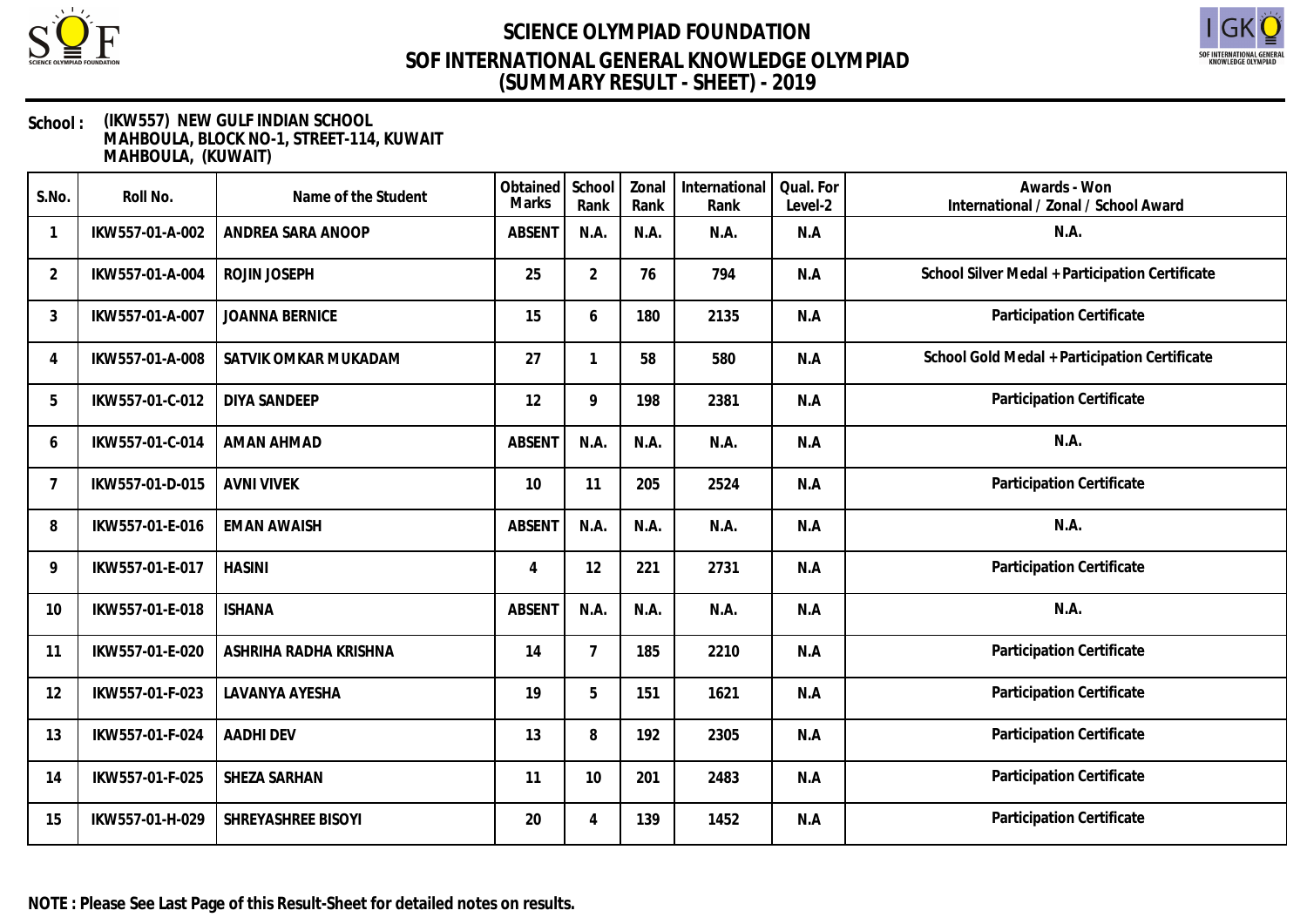



### **School : (IKW557) NEW GULF INDIAN SCHOOL MAHBOULA, BLOCK NO-1, STREET-114, KUWAIT MAHBOULA, (KUWAIT)**

| S.No.          | Roll No.        | Name of the Student       | Obtained<br><b>Marks</b> | School<br>Rank | Zonal<br>Rank | International<br>Rank | Qual. For<br>Level-2 | Awards - Won<br>International / Zonal / School Award                                   |
|----------------|-----------------|---------------------------|--------------------------|----------------|---------------|-----------------------|----------------------|----------------------------------------------------------------------------------------|
| 16             | IKW557-01-H-030 | <b>AMITHAV HARSHA</b>     | 22                       | 3              | 116           | 1195                  | N.A                  | School Bronze Medal + Participation Certificate                                        |
|                | IKW557-02-A-001 | KRISHA JIGNESH RUPANI     | 27                       | 4              | 74            | 544                   | N.A                  | School Bronze Medal + Participation Certificate                                        |
| 2              | IKW557-02-A-002 | ANJALIKKA BALAJI          | 24                       | 8              | 130           | 831                   | N.A                  | Participation Certificate                                                              |
| 3              | IKW557-02-A-003 | <b>AVANTHIKA BALAJI</b>   | 25                       | $\overline{7}$ | 115           | 740                   | N.A                  | Participation Certificate                                                              |
| 4              | IKW557-02-A-006 | AADYA SHAH                | 31                       |                | 23            | 205                   | N.A                  | Certificate of Zonal Excellence + Medal of Distinction + Certificate<br>of Distinction |
| 5              | IKW557-02-A-007 | JAYAVARDHINI NIVAS        | 21                       | 13             | 184           | 1168                  | N.A                  | Participation Certificate                                                              |
| 6              | IKW557-02-A-008 | AUYUKTHA BHOORLA          | 23                       | 10             | 143           | 913                   | N.A                  | Participation Certificate                                                              |
| $\overline{7}$ | IKW557-02-A-010 | ANUSHA SHALIMOL RAJ       | 18                       | 21             | 242           | 1579                  | N.A                  | Participation Certificate                                                              |
| 8              | IKW557-02-A-012 | <b>ISHAN VIPIN DAS</b>    | 17                       | 23             | 261           | 1697                  | N.A                  | Participation Certificate                                                              |
| 9              | IKW557-02-A-013 | MURALI KARTHIK KADALI     | 12                       | 26             | 309           | 2187                  | N.A                  | Participation Certificate                                                              |
| 10             | IKW557-02-B-014 | SHRIMAYEE DATTARAM        | 26                       | 5              | 94            | 636                   | N.A                  | Participation Certificate                                                              |
| 11             | IKW557-02-B-015 | <b>JERON JOSEPH</b>       | 27                       | 3              | 69            | 516                   | N.A                  | School Silver Medal + Participation Certificate                                        |
| 12             | IKW557-02-B-016 | <b>DEVARYA PAUL</b>       | 31                       | $\overline{2}$ | 26            | 229                   | N.A                  | School Gold Medal + Participation Certificate                                          |
| 13             | IKW557-02-B-021 | MEENAKSHI PRABEESH SREEJA | 23                       | 11             | 154           | 942                   | N.A                  | Participation Certificate                                                              |
| 14             | IKW557-02-B-023 | PRANAV RAMKUMAR JEYA      | 18                       | 22             | 243           | 1580                  | N.A                  | Participation Certificate                                                              |

**NOTE : Please See Last Page of this Result-Sheet for detailed notes on results.**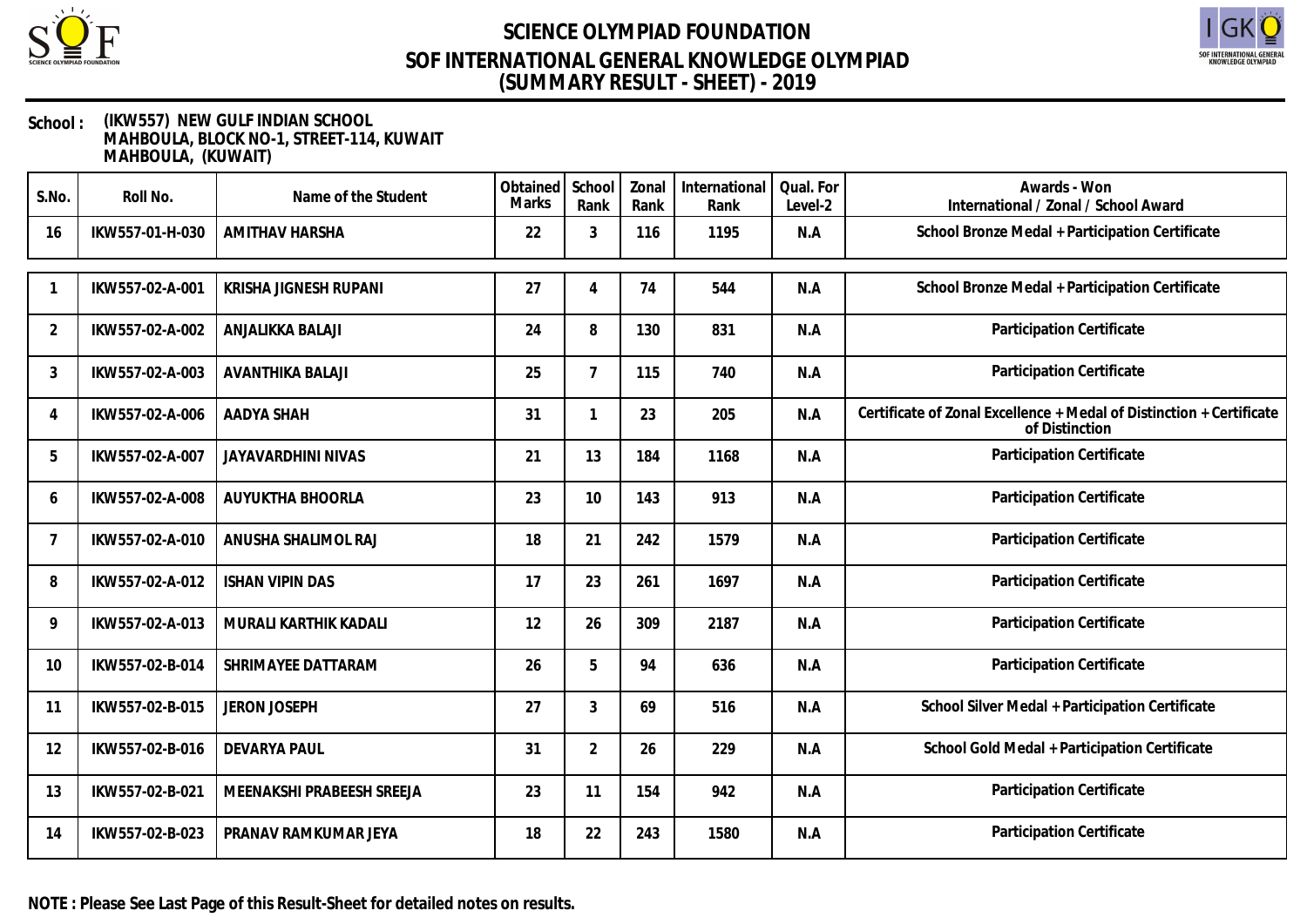



| S.No. | Roll No.        | Name of the Student            | Obtained<br>Marks | School<br>Rank | Zonal<br>Rank | International<br>Rank | Qual. For<br>Level-2 | Awards - Won<br>International / Zonal / School Award |
|-------|-----------------|--------------------------------|-------------------|----------------|---------------|-----------------------|----------------------|------------------------------------------------------|
| 15    | IKW557-02-B-026 | NEDHRAA SHRRI NAGARAJ          | 22                | 12             | 172           | 1054                  | N.A                  | Participation Certificate                            |
| 16    | IKW557-02-B-029 | SAI PARNIKA KAMIREDDI          | 25                | 6              | 113           | 729                   | N.A                  | Participation Certificate                            |
| 17    | IKW557-02-C-030 | JAYAWANNTH GOMATHI MUKESH      | $\overline{7}$    | 30             | 338           | 2516                  | N.A                  | Participation Certificate                            |
| 18    | IKW557-02-C-032 | <b>ABIR HAIT</b>               | 7                 | 29             | 336           | 2514                  | N.A                  | Participation Certificate                            |
| 19    | IKW557-02-C-033 | NANDHANA MENON                 | 23                | 9              | 141           | 905                   | N.A                  | Participation Certificate                            |
| 20    | IKW557-02-D-040 | ARCHIT HITESHKUMAR TOPLE       | 14                | 25             | 294           | 2033                  | N.A                  | Participation Certificate                            |
| 21    | IKW557-02-D-041 | NIDHI VIKAS JADHAV             | 20                | 15             | 197           | 1260                  | N.A                  | Participation Certificate                            |
| 22    | IKW557-02-D-044 | JONATHAN POULOSE               | 19                | 17             | 217           | 1385                  | N.A                  | Participation Certificate                            |
| 23    | IKW557-02-D-045 | EZHILINI MOHAN RAJ             | 9                 | 28             | 331           | 2441                  | N.A                  | Participation Certificate                            |
| 24    | IKW557-02-D-048 | <b>DITHI VONNU</b>             | 19                | 18             | 220           | 1414                  | N.A                  | Participation Certificate                            |
| 25    | IKW557-02-E-049 | JAMSHEEDA JAINUDEEN            | 18                | 19             | 235           | 1537                  | N.A                  | Participation Certificate                            |
| 26    | IKW557-02-E-050 | <b>VEDIKA PARESH CHANDNANI</b> | 21                | 14             | 191           | 1203                  | N.A                  | Participation Certificate                            |
| 27    | IKW557-02-E-053 | <b>VARUN PATHAK</b>            | 20                | 16             | 208           | 1297                  | N.A                  | Participation Certificate                            |
| 28    | IKW557-02-E-056 | <b>AARAV GARG</b>              | 18                | 20             | 239           | 1551                  | N.A                  | Participation Certificate                            |
| 29    | IKW557-02-F-058 | MANHA FATHIMA JEMSHEER         | 12                | 27             | 312           | 2215                  | N.A                  | Participation Certificate                            |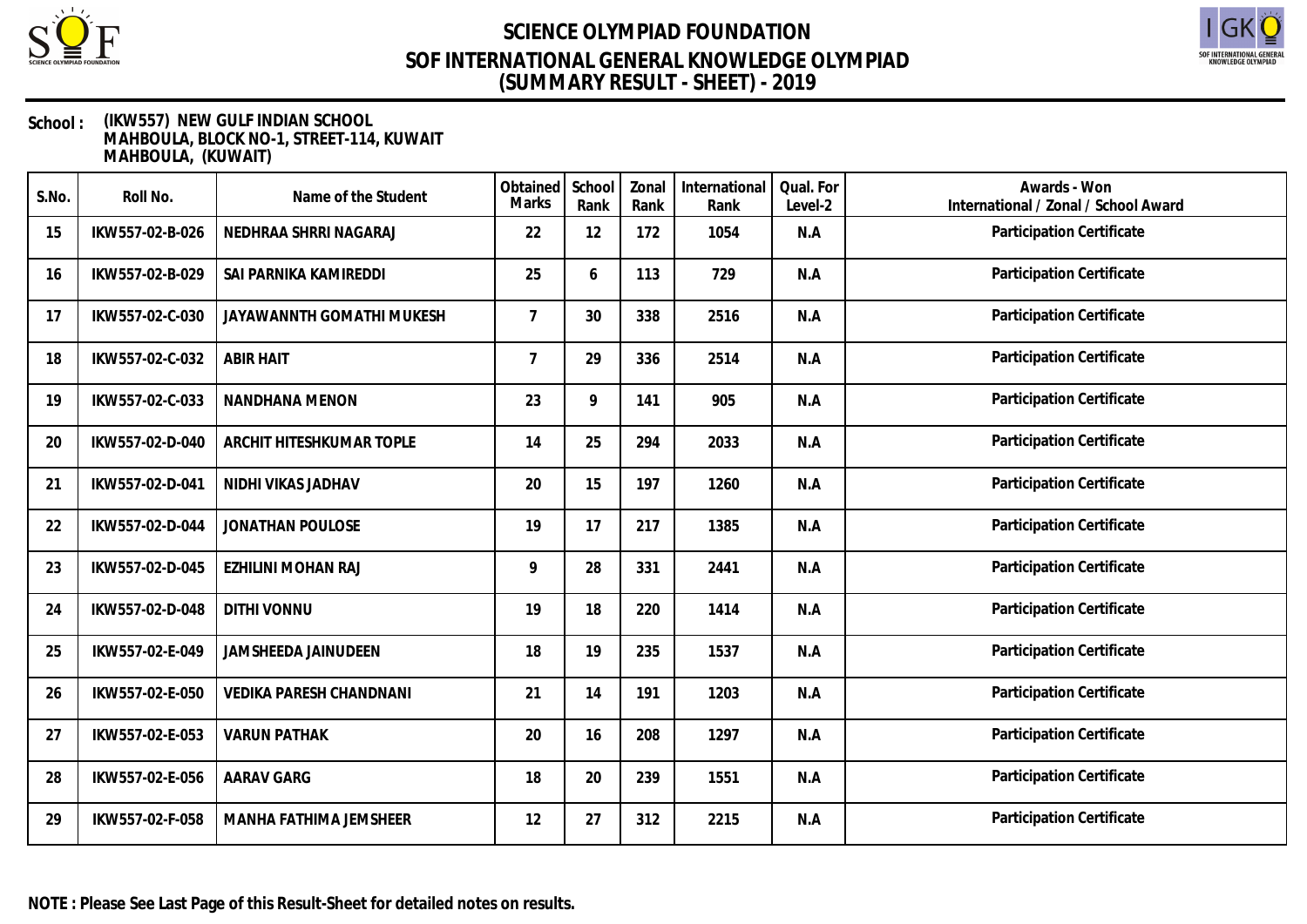



### **School : (IKW557) NEW GULF INDIAN SCHOOL MAHBOULA, BLOCK NO-1, STREET-114, KUWAIT MAHBOULA, (KUWAIT)**

| S.No.          | Roll No.        | Name of the Student             | Obtained<br>Marks | School<br>Rank | Zonal<br>Rank | International<br>Rank | Qual. For<br>Level-2 | Awards - Won<br>International / Zonal / School Award                                   |
|----------------|-----------------|---------------------------------|-------------------|----------------|---------------|-----------------------|----------------------|----------------------------------------------------------------------------------------|
| 30             | IKW557-02-F-059 | JOHA MATHAI THOMAS OLITHADATHIL | 16                | 24             | 269           | 1814                  | N.A                  | Participation Certificate                                                              |
|                | IKW557-03-A-002 | ANIKA SHYAM KRISHNA             | 9                 | 12             | 318           | 2331                  | N.A                  | Participation Certificate                                                              |
| 2              | IKW557-03-A-005 | ARJUNA KUMAR ACHARYA            | 18                | 8              | 157           | 1362                  | N.A                  | Participation Certificate                                                              |
| 3              | IKW557-03-A-006 | ANN CHRISTIA MATHEW             | 12                | 11             | 283           | 2056                  | N.A                  | Participation Certificate                                                              |
| 4              | IKW557-03-A-008 | <b>AKASH ROI</b>                | 22                | $\overline{2}$ | 86            | 893                   | N.A                  | School Silver Medal + Participation Certificate                                        |
| 5              | IKW557-03-A-009 | AGASTYA PRABHURAJ SABARAD       | 22                | 3              | 90            | 903                   | N.A                  | School Bronze Medal + Participation Certificate                                        |
| 6              | IKW557-03-A-010 | <b>AMAL SHAIKH</b>              | 20                | $\overline{7}$ | 110           | 1090                  | N.A                  | Participation Certificate                                                              |
| $\overline{7}$ | IKW557-03-A-011 | <b>ALEENA SHAIKH</b>            | 21                | 5              | 99            | 999                   | N.A                  | Participation Certificate                                                              |
| 8              | IKW557-03-A-012 | AALIYA FAIZA ATHAR              | 13                | 10             | 275           | 1996                  | N.A                  | Participation Certificate                                                              |
| 9              | IKW557-03-A-013 | <b>AVNI CHOUHAN</b>             | 21                | 6              | 103           | 1005                  | N.A                  | Participation Certificate                                                              |
| 10             | IKW557-03-A-014 | <b>MEGHA NAIR</b>               | 21                | 4              | 95            | 973                   | N.A                  | Participation Certificate                                                              |
| 11             | IKW557-03-A-016 | <b>SHIKHAR DAS</b>              | 26                | 1              | 39            | 502                   | N.A                  | School Gold Medal + Participation Certificate                                          |
| 12             | IKW557-03-A-020 | <b>KEVIN RAMNATH</b>            | 18                | 9              | 167           | 1384                  | N.A                  | Participation Certificate                                                              |
| 13             | IKW557-03-B-027 | AKSHERA BASKARAN                | 20                | $\overline{4}$ | 115           | 1118                  | N.A                  | School Bronze Medal + Participation Certificate                                        |
| 14             | IKW557-03-B-028 | PRAKHAR KHANDEKAR               | 27                | 1              | 23            | 386                   | N.A                  | Certificate of Zonal Excellence + Medal of Distinction + Certificate<br>of Distinction |

**NOTE : Please See Last Page of this Result-Sheet for detailed notes on results.**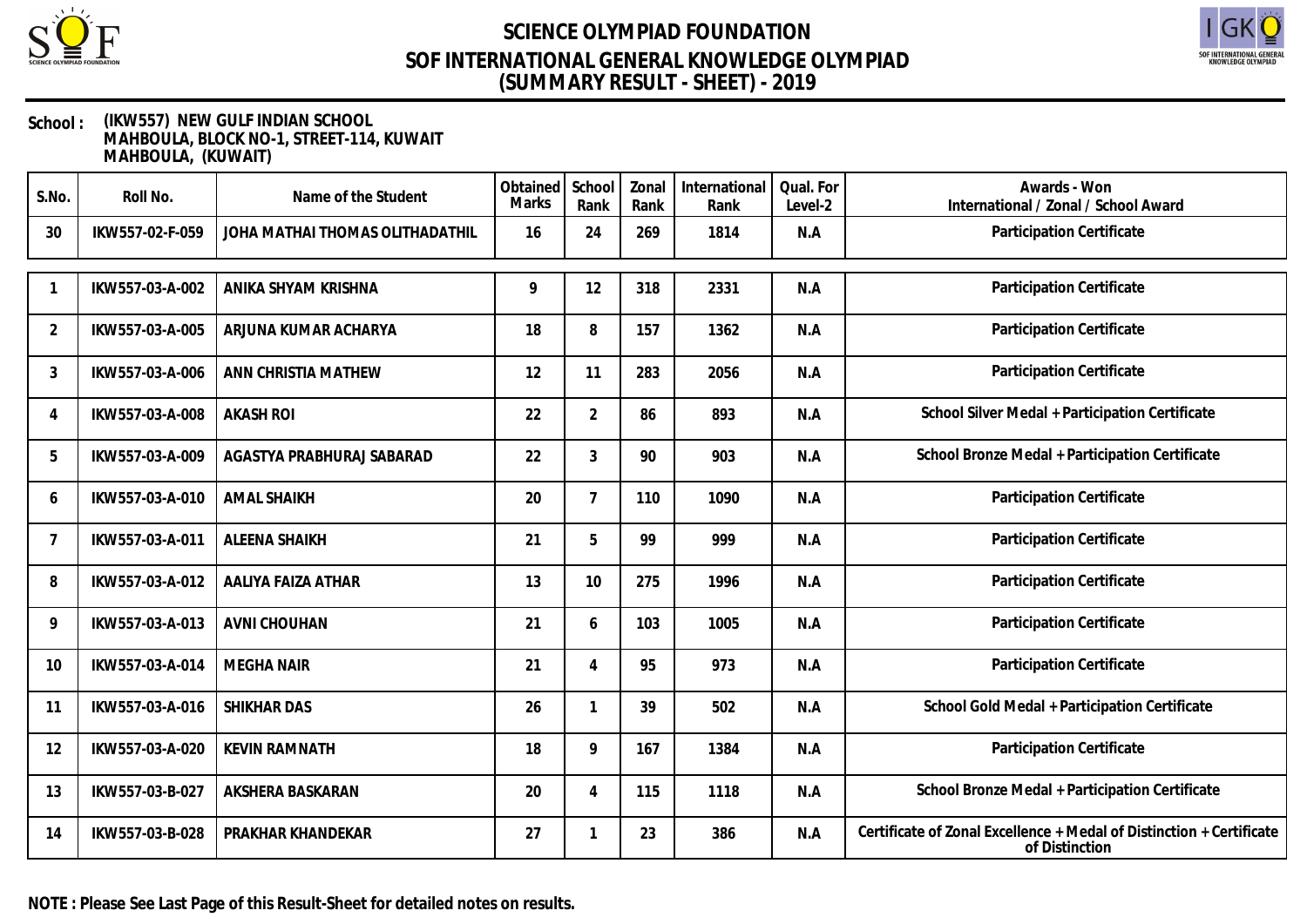



| S.No. | Roll No.        | Name of the Student           | Obtained<br><b>Marks</b> | School<br>Rank | Zonal<br>Rank | International<br>Rank | Qual. For<br>Level-2 | Awards - Won<br>International / Zonal / School Award                                   |
|-------|-----------------|-------------------------------|--------------------------|----------------|---------------|-----------------------|----------------------|----------------------------------------------------------------------------------------|
| 15    | IKW557-03-B-029 | AKSHAYA PRIYA ASVATHAMAN      | 14                       | 8              | 248           | 1885                  | N.A                  | Participation Certificate                                                              |
| 16    | IKW557-03-B-031 | <b>JISHNU ARUN KUMAR</b>      | 13                       | 10             | 278           | 2021                  | N.A                  | Participation Certificate                                                              |
| 17    | IKW557-03-B-033 | <b>SONAKSHI BISOYI</b>        | 17                       | 6              | 189           | 1555                  | N.A                  | Participation Certificate                                                              |
| 18    | IKW557-03-B-035 | CHRIS ADRIC DSILVA            | 11                       | 12             | 301           | 2173                  | N.A                  | Participation Certificate                                                              |
| 19    | IKW557-03-B-036 | <b>MANVIK MANSUKHANI</b>      | 24                       | $\overline{2}$ | 57            | 661                   | N.A                  | School Gold Medal + Participation Certificate                                          |
| 20    | IKW557-03-B-037 | <b>GEETHIKA JAYA GANESAN</b>  | 23                       | 3              | 72            | 779                   | N.A                  | School Silver Medal + Participation Certificate                                        |
| 21    | IKW557-03-B-038 | ABHINAV KALLINGAPURAM SANDEEP | 14                       | 9              | 249           | 1886                  | N.A                  | Participation Certificate                                                              |
| 22    | IKW557-03-B-039 | JESHNA RAJAN JARIWALA         | 18                       | 5              | 161           | 1370                  | N.A                  | Participation Certificate                                                              |
| 23    | IKW557-03-B-041 | MUHAMMAD DANIEL GREGORY       | 16                       | $\overline{7}$ | 205           | 1654                  | N.A                  | Participation Certificate                                                              |
| 24    | IKW557-03-B-042 | JAPHETH ANDRONICUS            | 12                       | 11             | 292           | 2088                  | N.A                  | Participation Certificate                                                              |
| 25    | IKW557-03-C-049 | <b>KRISHA SHARMA</b>          | 28                       |                | 19            | 322                   | N.A                  | Certificate of Zonal Excellence + Medal of Distinction + Certificate<br>of Distinction |
| 26    | IKW557-03-C-050 | SHUBHAM SAHU                  | 23                       | $\overline{2}$ | 69            | 761                   | N.A                  | School Gold Medal + Participation Certificate                                          |
| 27    | IKW557-03-C-051 | NAVEEN BHOOTHALINGAM          | 14                       | 6              | 250           | 1889                  | N.A                  | Participation Certificate                                                              |
| 28    | IKW557-03-D-056 | <b>KEERTHANA BHETU</b>        | 18                       | 4              | 160           | 1369                  | N.A                  | Participation Certificate                                                              |
| 29    | IKW557-03-D-059 | JUDE SIRLAMARIA STANSON       | 12                       | 8              | 284           | 2057                  | N.A                  | Participation Certificate                                                              |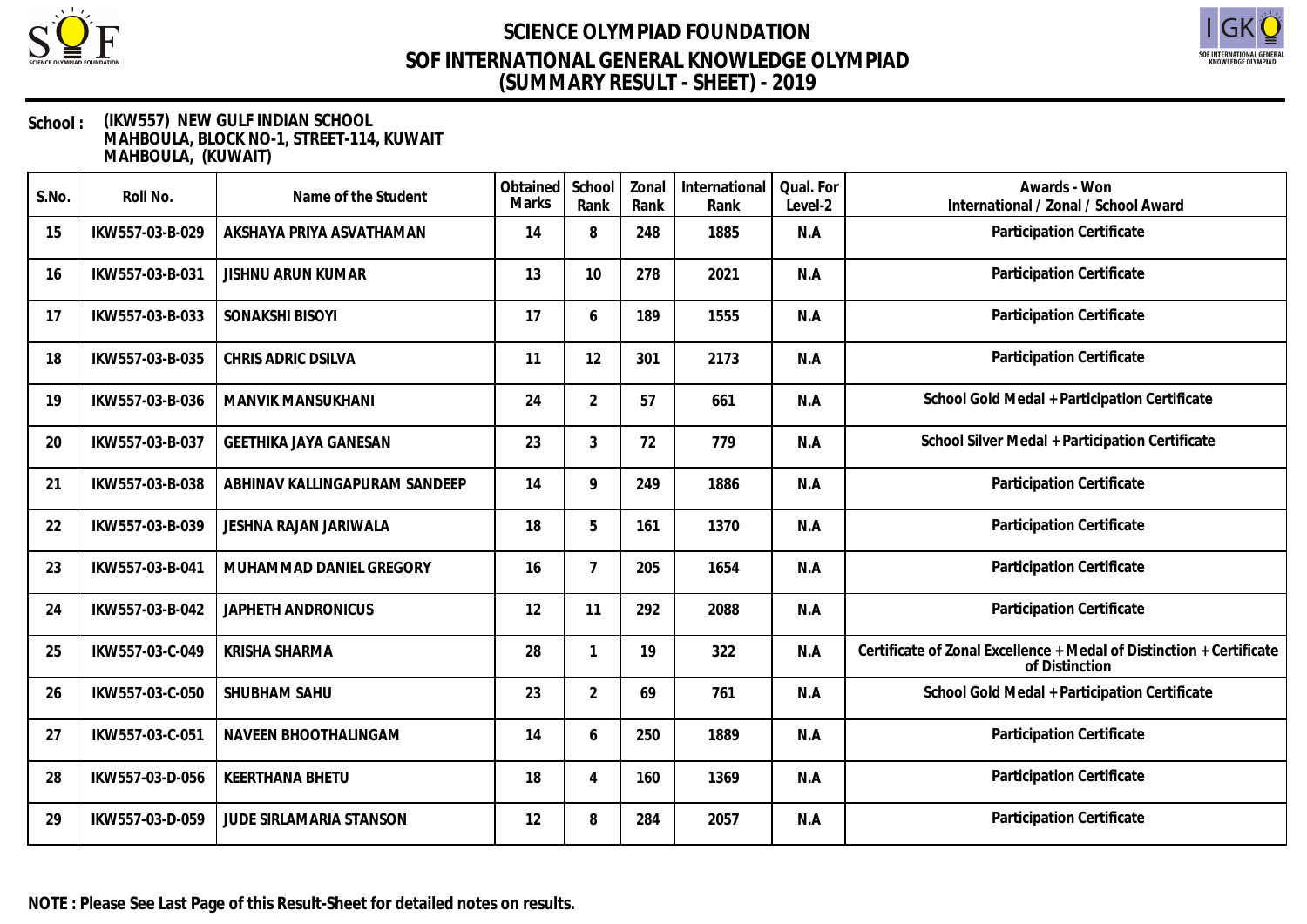



### **School : (IKW557) NEW GULF INDIAN SCHOOL MAHBOULA, BLOCK NO-1, STREET-114, KUWAIT MAHBOULA, (KUWAIT)**

| S.No.          | Roll No.        | Name of the Student                    | Obtained<br><b>Marks</b> | School<br>Rank | Zonal<br>Rank | International<br>Rank | Qual. For<br>Level-2 | Awards - Won<br>International / Zonal / School Award                                   |
|----------------|-----------------|----------------------------------------|--------------------------|----------------|---------------|-----------------------|----------------------|----------------------------------------------------------------------------------------|
| 30             | IKW557-03-E-063 | <b>ABHINAV AJITH</b>                   | 13                       | $\overline{7}$ | 278           | 2021                  | N.A                  | Participation Certificate                                                              |
| 31             | IKW557-03-E-064 | <b>VIHAAN DHAGE</b>                    | 19                       | 3              | 140           | 1250                  | N.A                  | Participation Certificate                                                              |
| 32             | IKW557-03-E-065 | <b>NIKHIL RATHORE</b>                  | 16                       | 5              | 203           | 1649                  | N.A                  | Participation Certificate                                                              |
| 33             | IKW557-03-E-067 | <b>AVINASH SYAM</b>                    | 13                       | $\overline{7}$ | 278           | 2021                  | N.A                  | Participation Certificate                                                              |
|                | IKW557-04-A-001 | <b>KUSHALVEER SINGH</b>                | 14                       | 5              | 218           | 1677                  | N.A                  | Participation Certificate                                                              |
| $\overline{2}$ | IKW557-04-A-008 | <b>JESHNA MYSTERICA JEPRI MARCELIN</b> | 16                       | $\overline{2}$ | 174           | 1424                  | N.A                  | Participation Certificate                                                              |
| 3              | IKW557-04-A-009 | SRI VARSHINI RAMKUMAR JEYA             | 16                       | 3              | 188           | 1465                  | N.A                  | Participation Certificate                                                              |
| 4              | IKW557-04-B-013 | TARAN MAKKORAM VEETTIL SANDEEP         | 12                       | $\overline{7}$ | 250           | 1881                  | N.A                  | Participation Certificate                                                              |
| 5              | IKW557-04-B-014 | YATHARTH YOGESH TAKATE                 | 13                       | 6              | 236           | 1788                  | N.A                  | Participation Certificate                                                              |
| 6              | IKW557-04-B-015 | MOHAMMED DAANISH SYED                  | 21                       | $\mathbf{1}$   | 76            | 843                   | N.A                  | School Gold Medal + Participation Certificate                                          |
| 7              | IKW557-04-B-016 | ARIF NURHARRAZ                         | 14                       | 4              | 211           | 1642                  | N.A                  | Participation Certificate                                                              |
|                | IKW557-05-A-004 | <b>SHUVANGI DAS</b>                    | 34                       | 1              | 23            | 858                   | N.A                  | Certificate of Zonal Excellence + Medal of Distinction + Certificate<br>of Distinction |
| $\overline{2}$ | IKW557-05-A-006 | <b>AVANI PEROT</b>                     | <b>ABSENT</b>            | N.A.           | N.A.          | N.A.                  | N.A                  | N.A.                                                                                   |
| 3              | IKW557-05-A-007 | SHREYA JYOTHISH                        | 23                       | $\overline{2}$ | 187           | 2469                  | N.A                  | School Gold Medal + Participation Certificate                                          |
| 4              | IKW557-05-A-008 | AKALYA R                               | 18                       | 5              | 237           | 3179                  | N.A                  | Participation Certificate                                                              |

**NOTE : Please See Last Page of this Result-Sheet for detailed notes on results.**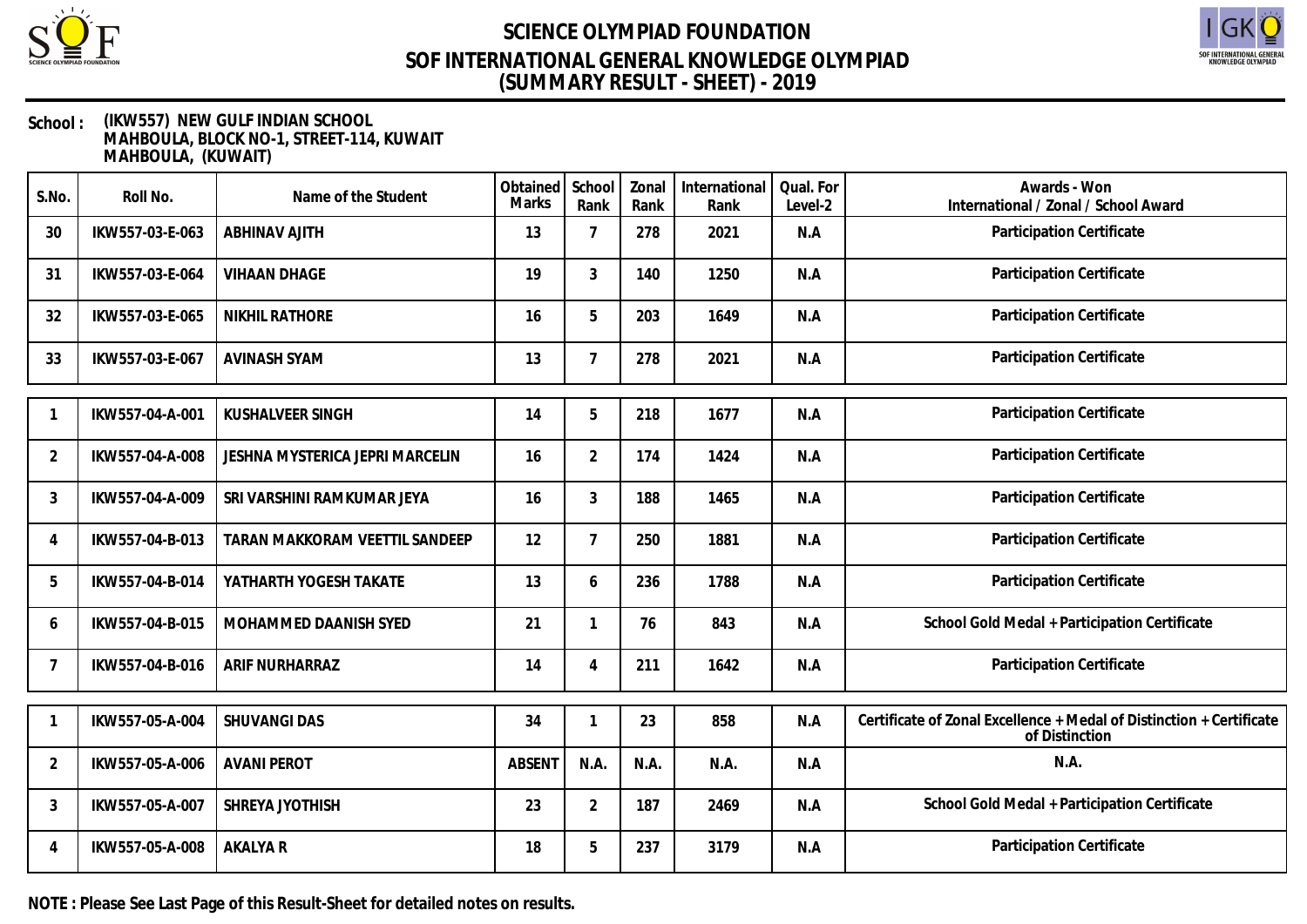



| S.No. | Roll No.        | Name of the Student | Obtained School   Zonal<br><b>Marks</b> | Rank | Rank | International<br>Rank | Qual. For<br>Level-2 | Awards - Won<br>International / Zonal / School Award |
|-------|-----------------|---------------------|-----------------------------------------|------|------|-----------------------|----------------------|------------------------------------------------------|
|       | IKW557-05-A-009 | JENNAH K            | 22                                      |      | 192  | 2591                  | N.A                  | Participation Certificate                            |
|       | IKW557-05-B-016 | l AVANEESH SRIRAM   | 22                                      |      | 190  | 2555                  | N.A                  | Participation Certificate                            |
|       | IKW557-06-A-005 | ANANYA AJITH        | 19                                      |      | 169  | 2712                  | N.A                  | Participation Certificate                            |
|       |                 |                     |                                         |      |      |                       |                      |                                                      |